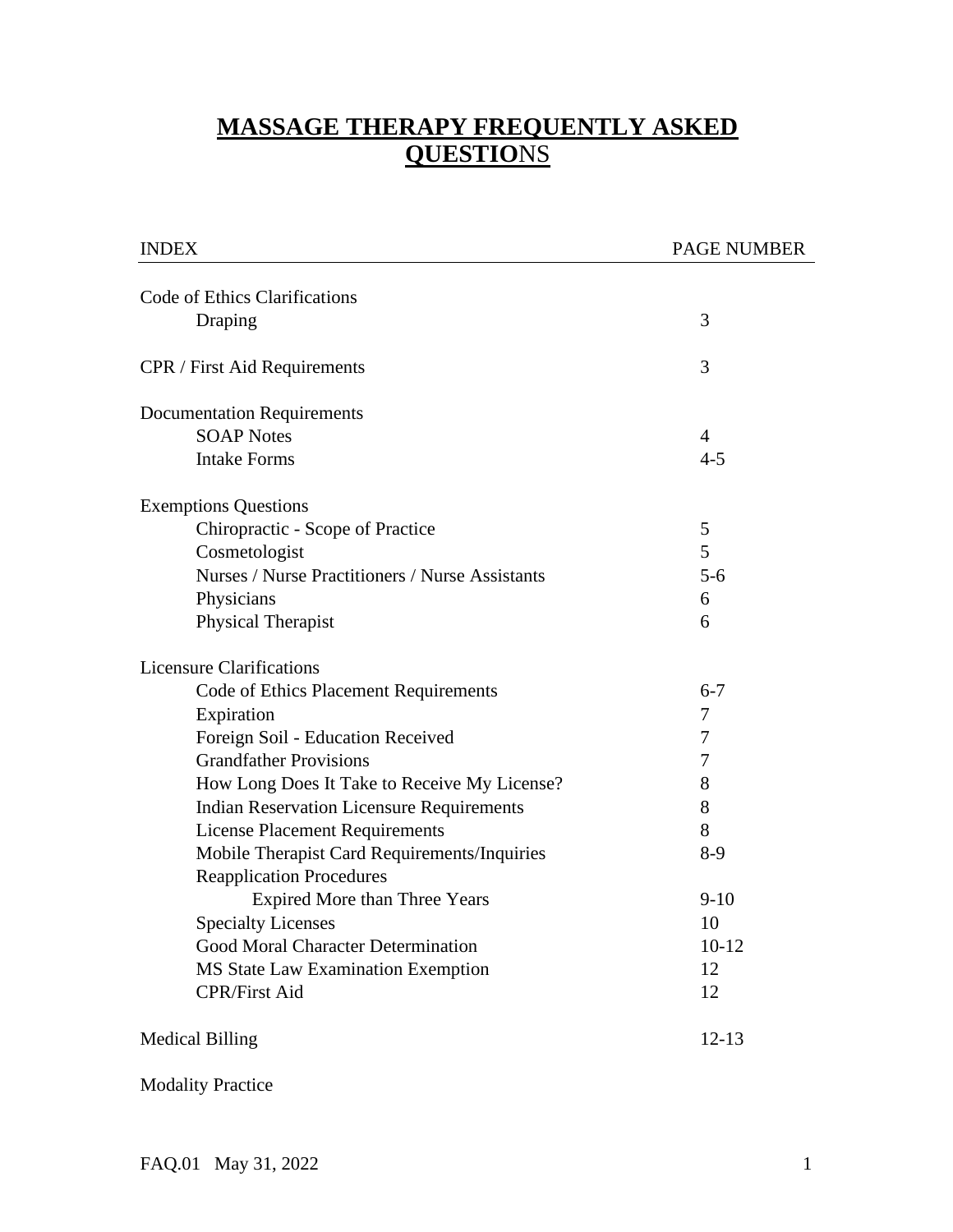| <b>Breast Massage</b>                                         | $13 - 14$ |
|---------------------------------------------------------------|-----------|
| Craniosacral Therapy                                          | 14        |
| <b>Equine Therapy</b>                                         |           |
| Facials, Body Wraps and Body Scrubs                           |           |
| Fire Cupping                                                  | 15        |
| <b>Hand Held Devices</b>                                      |           |
| Kenesio Taping                                                | 16        |
| Microdermal Abrasion / Extractions                            |           |
| Pet Therapy                                                   |           |
| Reflexology                                                   | 16        |
| Reiki                                                         | 16        |
| Rolfing                                                       | 17        |
| Shiatsu vs Acupressure                                        | 17        |
| Muscle Activation Technique (MAT)                             |           |
| Gua Sha Massage                                               |           |
| <b>CBD</b> Oil                                                |           |
| Dry Needling                                                  |           |
| Body Contouring, to include but not limited to infrared detox |           |
| sauna blanket, taping methods, vibration plate, detox         |           |
| body wraps, wood therapy, yoni steams, foot detox,            |           |
| lypossage, as well as all body contouring services.           |           |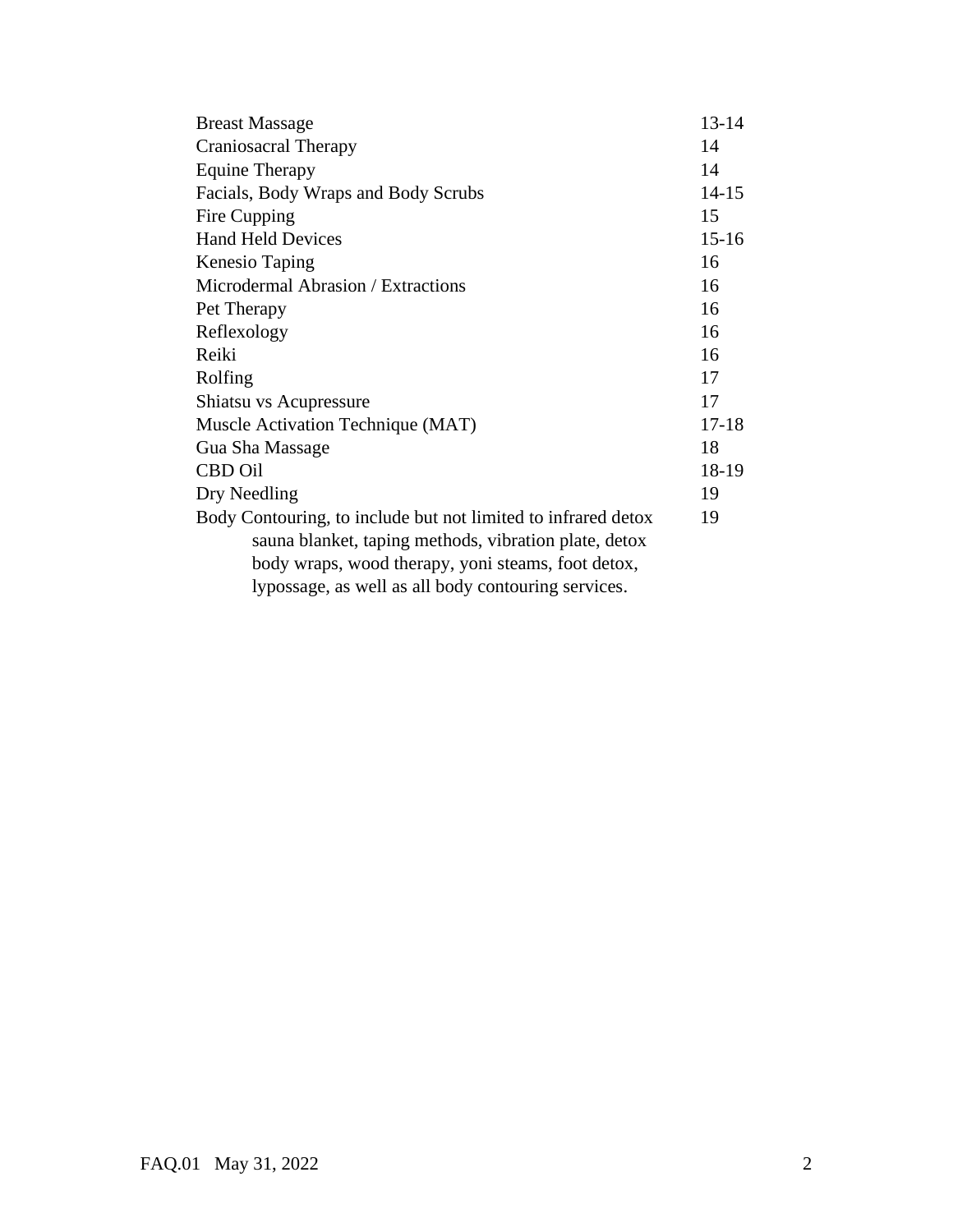### **Code of Ethics Clarifications**

### **Draping**

# *What is considered proper "draping"?*

Neither the Act nor the Board's Rules & Regulations defines the term "draping." However, the therapist's responsibility to "provide and use draping" is clearly stated in the Act  $\S$  73-67-31 (1)(j), in Rules 7.5.A.10 and 14, and in the Board's code of ethics item #7. Further, in Rule 11.1.C, every massage establishment is obligated to provide sanitary linens (draping) for each client. Hence, modesty clothing that the client brings to the session (e.g., underwear, swimsuit, shorts and t-shirt, etc.) cannot be construed as draping The code of ethics item #7 describes the purpose of draping as to "ensure the safety, comfort and privacy of the client." It is incumbent on the schools to teach draping in a manner that is consistent with this purpose, including "draping and turning" as described in the educational requirements of the Act § 73-67-35 (2)(c) and of Rule 4.2.B.1.c.

# **CPR / First Aid Requirements**

### *What type of CPR and First Aid Certifications are acceptable?*  **Initial**

"CPR / First Aid certification" means a course that is hands-on skills training and demonstration and which is obtained from a Board-approved organization, including the American Red Cross, the American Heart Association, the American Safety and Health Institute, Emergency Care and Safety Institute, ProTrainings, LLC, ProFirstAid, Advanced Blended or Classroom, Pacific Medical Training, or another organization on a case-by-case basis.

# **Renewal**

100% cognitive-only training courses will be accepted, if provided by a Board-approved organization.

# *Are LMT's required to have both child and adult CPR to meet the renewal licensing requirements?*

The adult course will suffice; however any additional training would be up to the LMT. *Can Mississippi CEU Providers who are also CPR / First Aid Instructors advertise on the MSBMT website?*

Since CPR and First Aid do not fit the definition of a program presented for Mississippi CEU credit, then the Mississippi Approved Provider cannot advertise on the CEU Approved Program Listing on the MSBMT website. If an approved provider wants to separately teach as a non-continuing education provider, then they can do so without any interaction with the Board.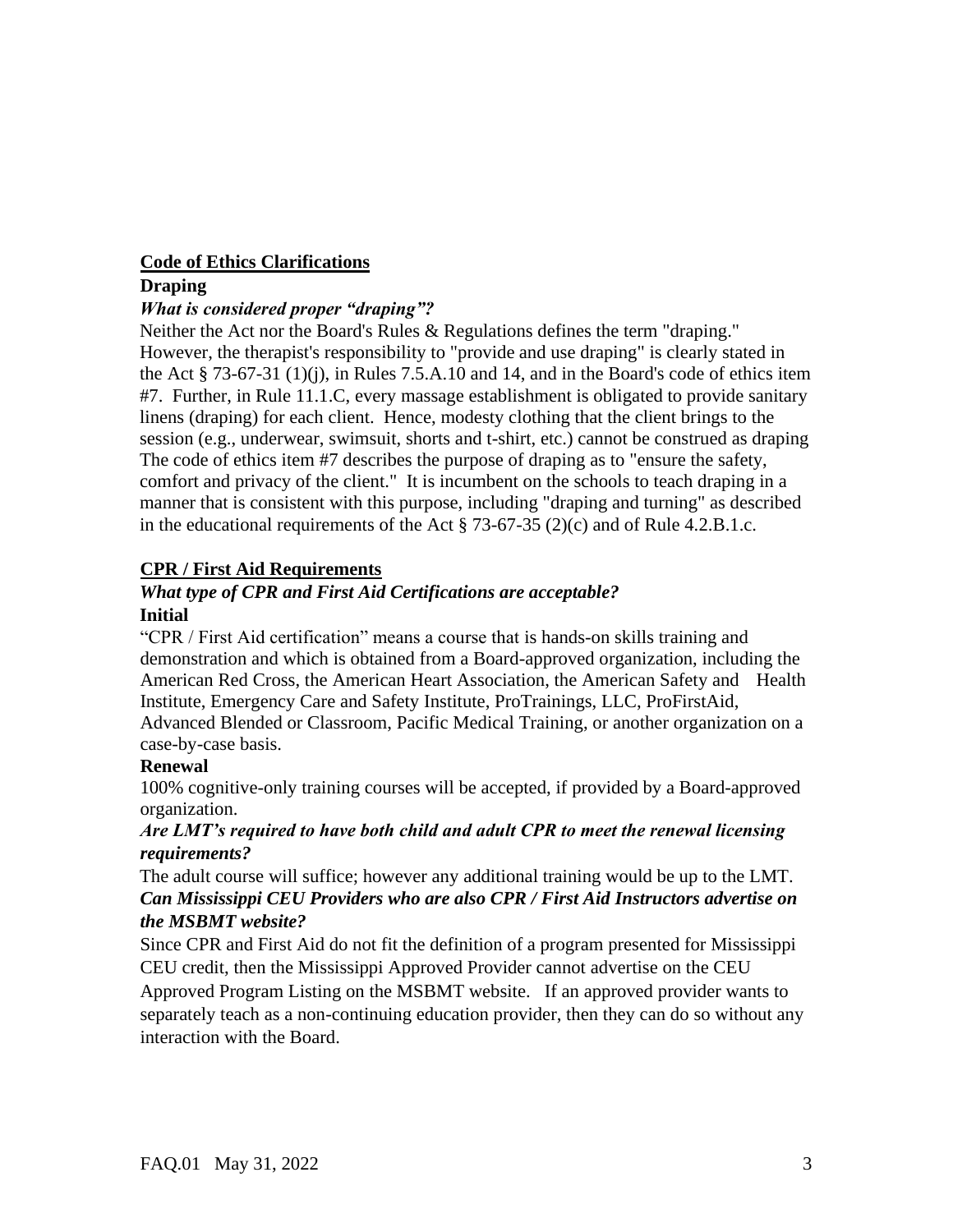Note: Refer to the location of CPR / First Aid course availability under the Licensure tab of our website which provides accessibility to all approved CPR / First Aid providers and program information.

### **Documentation Requirements**

Whoever (massage therapist or massage establishment) is designated as the custodian of client records shall retain all required client documentation of massage sessions for a period of two (2) years, unless the massage establishment has the responsibility for maintaining such documentation, and insure that it is readily available for inspection at the request of the Board or their duly appointed representative. This includes, but is not limited to client history/intake forms and client release forms, as well as SOAP notes, appointment schedule book and client evaluations if requested by the Board or their duly appointed representative.

### **SOAP Notes**

# *What is a therapist's responsibility to maintain SOAP notes under the Mississippi Professional Massage Therapy Act and the MSBMT Rules and Regulations?*

§ 73-67-31.(1)(e) of the MS Professional Massage Therapy Act and Rule 7.5.A.5 state the massage therapist's responsibility to: "Keep accurate and up-to-date records regarding a client's condition before and after massage therapy session in cases of a client being treated for a specific condition. Public, sports and on-site seated massage sessions are exempt from documentation; sports massage sessions are exempt from post event documentation."

The Board interprets the phrase "in cases of a client being treated for a specific condition" to apply regardless of the modality employed (e.g., Swedish, deep tissue, neuromuscular, cranio-sacral, manual lymph drainage, etc.). SOAP charts or similar documentation are kept for clients who request massage in conjunction with a specific condition including, but not limited to:

- 1. any client's self-reported complaint of pain/discomfort or tension or limitation in range of motion related to soft tissue
- 2. any soft-tissue conditions identified by the therapist and evaluated / treated in the course of the massage, even if the client did not self-report that specific condition or only requested "relaxation"
- 3. a medically-diagnosed condition
- 4. an accident, injury or trauma
- 5. post-surgical recovery
- 6. a valid medical prescription or medical orders for massage from a licensed healthcare worker

### **Intake Forms**

### *Is the client required to complete the client intake form?*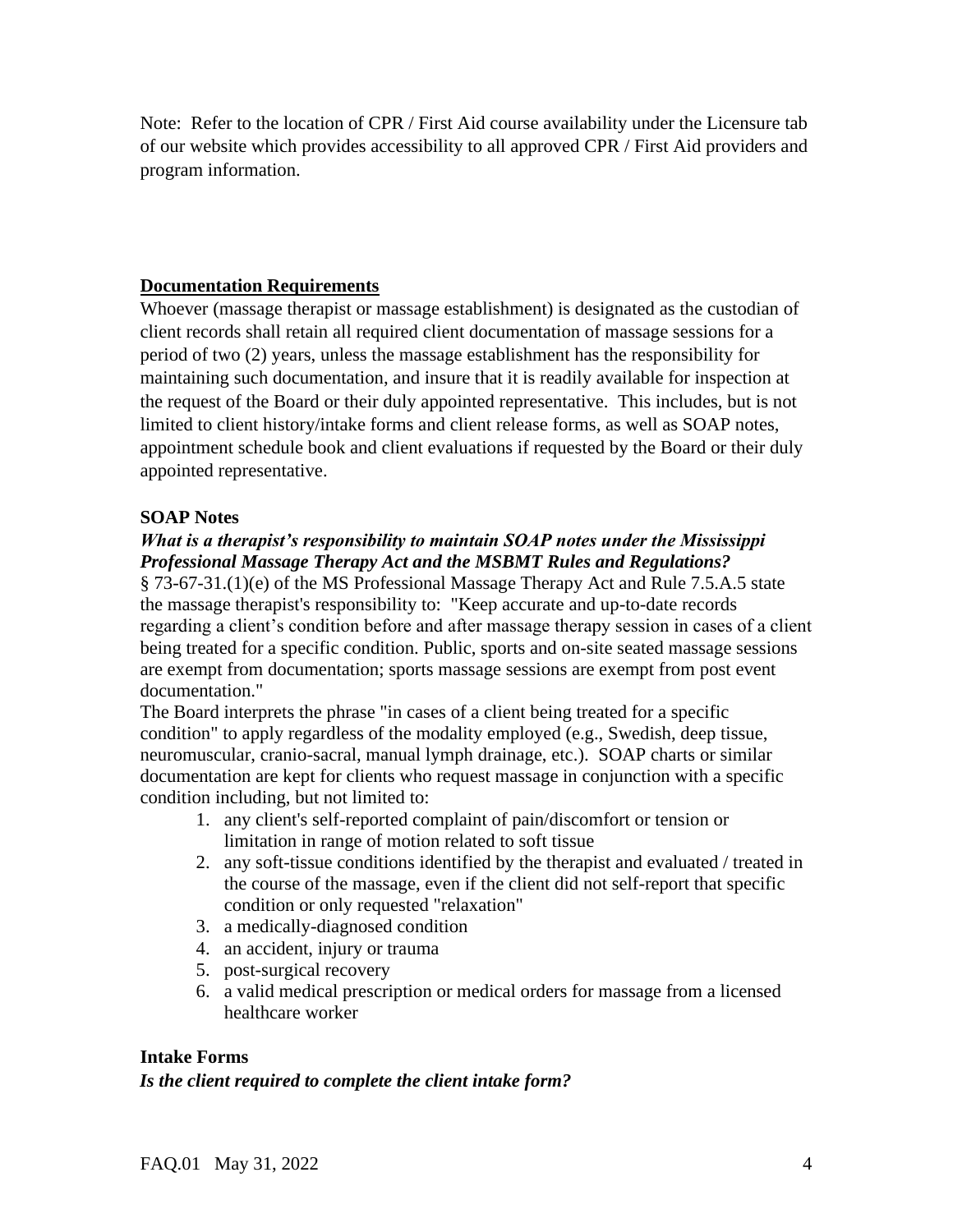Except for public, sports, and on-site seated massage sessions, which are exempt from documentation, a client health history / intake is required for each client. The client may fill out the health history / intake form or the therapist may fill out the form based on a verbal interview with the client. The applicable sections of the Rules & Regulations are:

- 7.5.A.4 Obtain and keep an overview or profile of the client's state of being and health history and discuss any problem areas that may contraindicate massage [identical to Sec  $73-67-31(1)(d)$ ]
- 7.5.C Client intake forms must be signed and dated by the massage therapist and must comply with all Federal and State regulations including but not limited to HIPPA.

The massage therapist shall retain all required client documentation of massage sessions for a period of two (2) years, unless the massage establishment has the responsibility for maintaining such documentation, and insure that it is readily available for inspection at the request of the Board or their duly appointed representative. This includes, but is not limited to client history/intake forms and client release forms, as well as SOAP notes, appointment schedule book and client evaluations if requested by the Board or their duly appointed representative.

### **Exemptions Questions**

# **Chiropractic - Scope of Practice**

# *What is the major difference between the Massage Therapy Scope of Practice and the Chiropractic Scope of Practice?*

The Massage Therapy Scope of Practice excludes osseous tissue manipulation or adjustment. Osseous tissue is bone. This states that we are not chiropractors and do not adjust bones or perform 'manipulations' as defined in the Chiropractic Scope of Practice. Massage Therapist are all about muscles. Although muscles affect bones, our intent must be to affect muscles surrounding or attached to bones.

# **Cosmetologist**

# *Can a cosmetologist do 'massage' from the neck up (chair massage)?*

A cosmetologist can 'rub' from the neck up simultaneously with the treatment of the face/neck. Example: while doing a facial, NOT a chair massage which obviously is performed with the client's face in a cradle. The same would apply for up to the elbow for manicures and up to the knee for pedicures. The cosmetologist scope of practice includes facials, manicures and pedicures and they can rub adjacent areas described above to make the experience more enjoyable. That must be their intent and practice. They may not perform 'massage' singularly as the intent without being licensed by MSBMT.

### **Nurses / Nurse Practitioners / Nurse Assistants**

### *Do nurses have to be licensed by the Board of Massage Therapy to practice massage?*

Nurses do not need to be licensed as massage therapists when touching their patients within their scope of practice. However, no one may perform and charge individually for a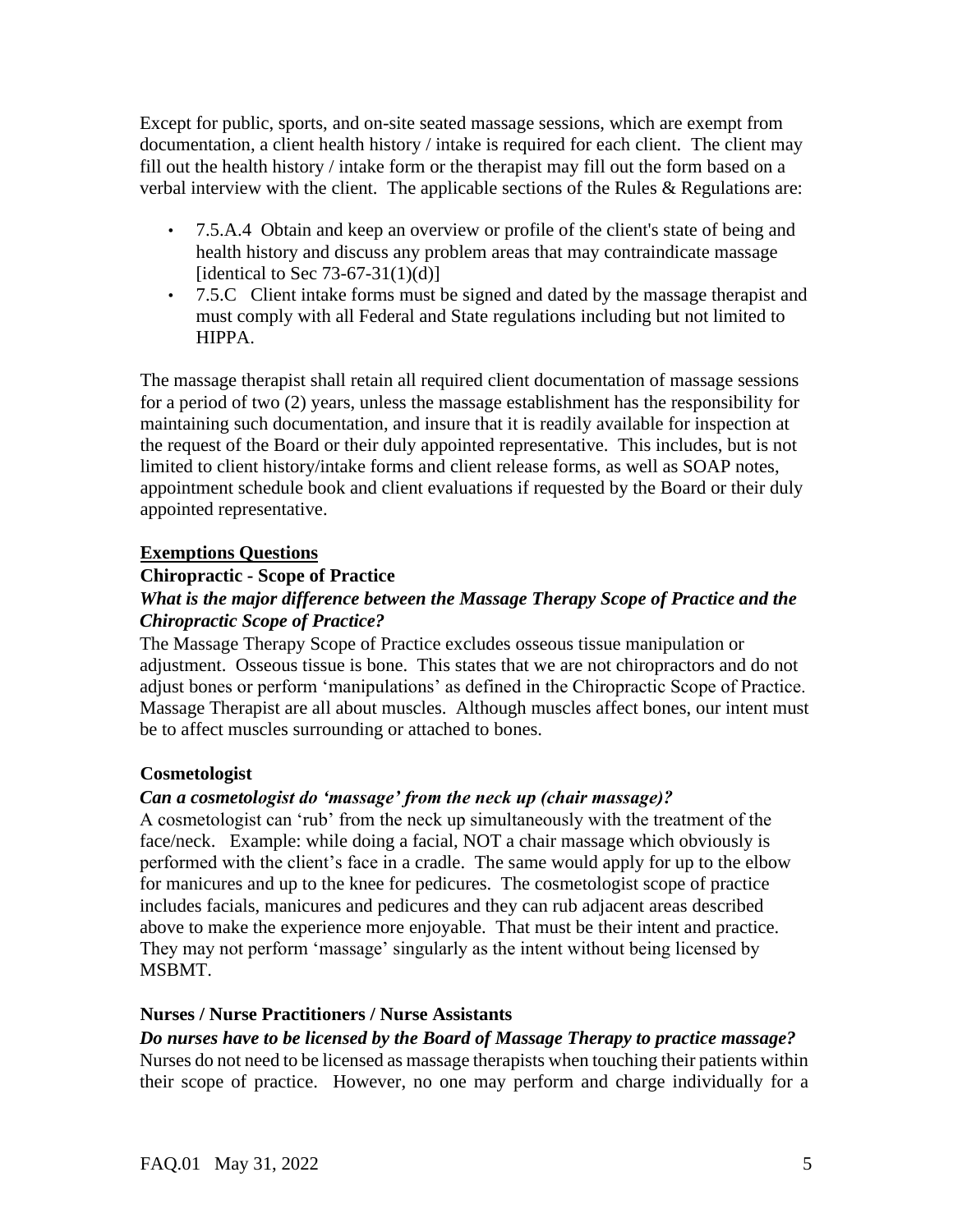massage or any technique that moves soft tissue unless they are licensed as a massage therapist with the State Board or otherwise licensed and authorized by law.

# *Can a nurse who is a physician's assistant perform acupressure under the direction of a physician?*

Acupressure is considered a modality that requires a massage therapy license under the Mississippi Professional Massage Therapy Act. The Act states the following exemption from the massage therapy licensure: *§ 73-67-5. Exemptions (1) The provisions of this chapter shall not apply to the following: (a) persons state licensed, state registered, state certified, or otherwise state credentialed by the laws of this state to include massage as part of their practice, or other allied modalities that are certified by a nationally accredited organization recognized by the board. Any exemption granted under this section is effective only insofar as and to the extent that the bona fide practice of the profession or business of the person exempted overlaps into the field comprehended by this law, and exemptions under this section are only for those activities that are currently authorized and performed in the course of the bona fide practice of the business or profession of the person exempt.* 

MSBMT has interpreted this to mean such health care workers as physicians and nurses do not need to be licensed as massage therapists when touching their patients within their scope of practice. However, no one may perform and charge individually for a massage or any technique that moves soft tissue unless they are licensed as a massage therapist with the State Board or otherwise licensed and authorized by law. Note that the exemption is applicable to the person actually performing the activity, and does not include the performance by a non-exempt person when supervised by an exempt person. Furthermore, one would have to validate that the scope of practice for the physician's assistant includes such an activity as acupressure. 7/27/2016

#### **Physicians**

*Do doctors have to be licensed by the Board of Massage Therapy to practice massage?*  Doctors do not need to be licensed as massage therapists when touching their patients within their scope of practice. However, no one may perform and charge individually for a massage or any technique that moves soft tissue unless they are licensed as a massage therapist with the State Board or otherwise licensed and authorized by law.

### **Physical Therapist**

#### *Are physical therapist allowed to perform massage therapy without a license?*

Those professions who are exempt by state statute  $(\frac{8}{3}\times 73.67 - 5(1)$  (a)) are allowed to perform massage therapy in the course of their regular practice. They may not advertise or practice massage therapy as a single modality outside of their exempt practice. Example: A physical therapist may not practice 'on the side' as a massage therapist without first obtaining a massage therapy license.

# **Licensure Clarifications Code of Ethics Placement Requirements**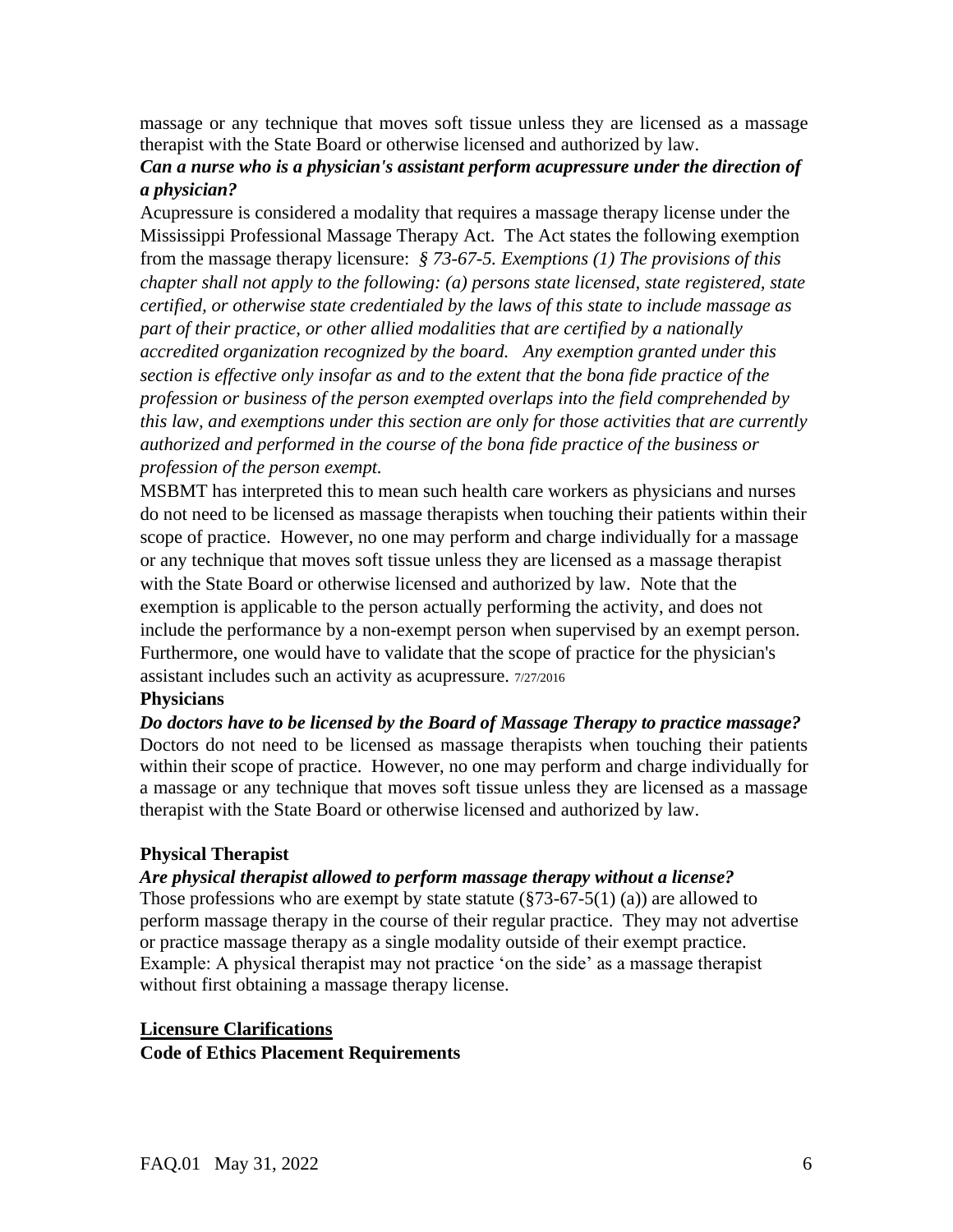*Can MSBMT provide a clearer definition of 'prominently displayed'?* 'Prominently' is defined as 'immediately noticeable conspicuous'. In relation to a location license, the license should be 'immediately noticeable' to the clients and inspectors as they enter the establishment along with the Code of Ethics. In the instance of a tournament or other establishment event, the original location licenses may be contained in a binder at the location that massage therapy will be performed. MSBMT recommends that if your questions relates to a Mobile Therapist Card, this MTC be placed in a clear name tag holder and affixed to your person, such as a work ID required by hospital personnel. 5.27.09

### **Expiration**

*The expiration date of my license is May 31st, can I practice legally on May 31st?* YES. According to Chapter 6. Section 6.1.F.*Massage therapist may renew licenses online. The licensee is not excused from paying late fees or other consequences of license expiration due to the unavailability of the on-line renewal method on the last working day or any holiday or weekend day for state employees prior to the license expiration, or failure of the licensee to complete the on-line renewal process prior to midnight on the last day for which the license is active. All other provisions of renewal will apply.* **The license would expire at 11:59 p.m. (night) and the last day that you could practice legally would be May 31st.** 

### **Foreign Soil - Education Received**

### *How do I obtain a Mississippi license if I have been trained (attended school) on foreign soil?*

You are responsible for requesting a certified copy of your school transcript, a curriculum verification form and a school handbook to be sent from your school directly to the Mississippi Board Office. Your transcript will be reviewed by the Board to insure adequate level of training. You will be required to take the Mississippi, National or other recognized examination for licensure. If you desire to obtain a Mississippi license and have held a license in another U.S. state for 3 years or more, you may follow the Rules regarding Reciprocity, Rule 4.5. If you held a license in another country, you must follow the Rules for  $1<sup>st</sup>$  time applicants. These Rules may be located on the website under the section entitled 'Licensure'.

# **Grandfather Provisions**

# *If a person who was grandfathered in chooses to let their license expire due to health reasons, can they be reactivated sometime in the future under the grandfather provision?*

No. If they allow their license to expire, regardless of the circumstances, they will have to apply as a new applicant and meet all the requirements as a new application under the law and rules at the time the application is made. They would probably prefer to go INACTIVE as they can remain in this status for up to 3 years before becoming expired which may require additional educational hours after you have been in the expired status for 3 years. They may also prefer go into a RETIRED status (offered as of 4/10/09). They may remain in this status for an indefinite period of time. CEU requirements and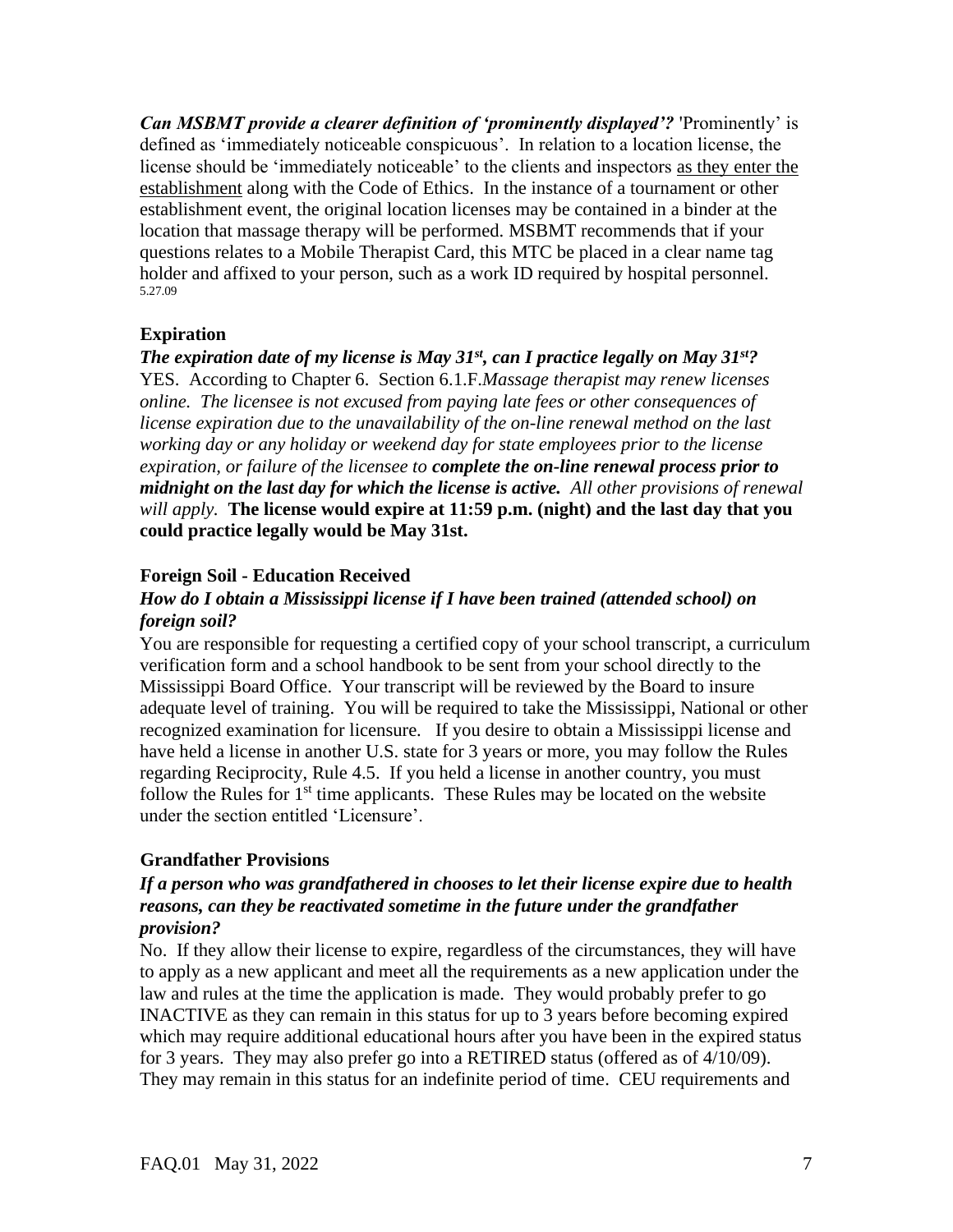reapplication fees will be required upon returning to active status. See web site for more information.

### **How Long Does It Take to Receive My License?**

### *Approximately how long does it take to receive a massage therapy license once application is made?*

Under Section 73-67-15 (d) of the Mississippi law, MSBMT is required to……"*advise applicants as to the acceptance or denial of licensure with any reasons for denial within forty-five (45) days".* Regulation 4.1 G. states "*the Board must receive a complete application packet, fees, and official transcript(s) by the established application deadline for the application to be considered for licensure at the next regularly scheduled Board Meeting.* The Application to sit for the Exam is NOT the Application for Licensure. Please refer to www.msbmt.ms.go[v](http://www.msbmt.state.ms.us/) for more information.

### **Indian Reservation Licensure Requirements**

# *If you work as a massage therapist on the Choctaw Reservation are you required to have a Mississippi Massage Therapy license?*

You are not under the jurisdiction of MSBMT; however from a liability standpoint you may wish to carry a license with the Reservation's address. Your client may also desire validation that you have been properly training as a MT.

# **License Placement Requirements**

*Can MSBMT provide a clearer definition of 'prominently displayed'?* 'Prominently' is defined as 'immediately noticeable conspicuous'. In relation to a location license, the license should be 'immediately noticeable' to the clients and inspectors as they enter the establishment along with the Code of Ethics. In the instance of a tournament or other establishment event, the original location licenses may be contained in a binder at the location that massage therapy will be performed. MSBMT recommends that if your questions relates to a Mobile Therapist Card, this MTC be placed in a clear name tag holder and affixed to your person, such as a work ID required by hospital personnel. 5.27.09

### *What happens if more than one (1) therapist works in a room? Should everyone who works in that room have a license posted in that room?*

If the original licenses are 'prominently displayed' to all clients who enter the establishment, this should not be an issue. It is not recommended that license be kept in the therapy room. 5.27.09

# **Mobile Therapist Card Requirements with Home Based Business**

# *Am I required to have a license with my home address in order to request a Mobile Therapist Card (MTC)?*

No. A Mobile Therapist Card is simply an extension of your existing license. You will receive a mobile therapist card with each renewal. You only need one. The MTC will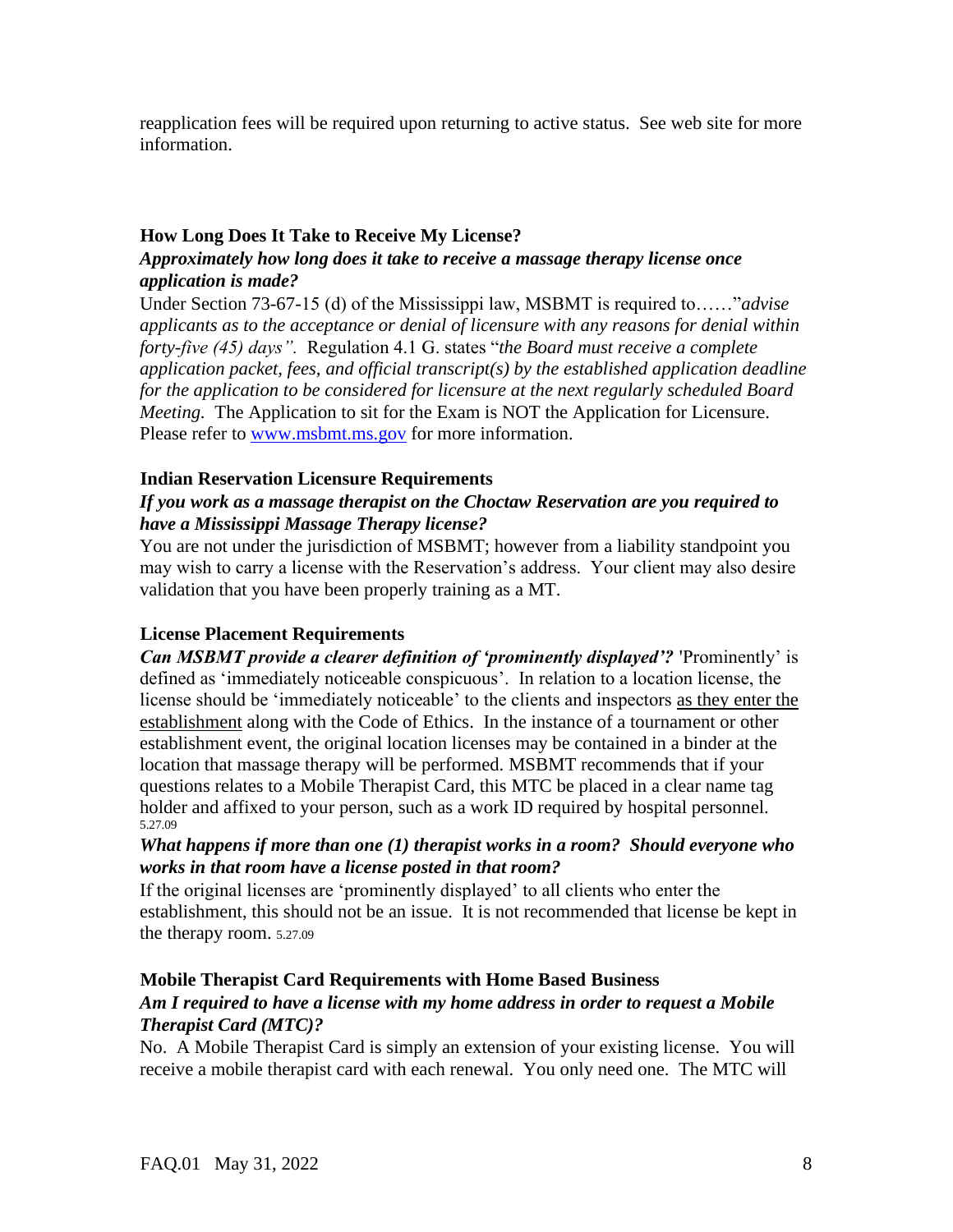not have a location on the card – just your name, your license number, the original date of issue and the expiration. If you need a replacement MTC, you may request one by going to the "Change Information" tab on our website. The last box will be a drop-down menu. Print this form off and send it to the MSBMT Office at Post Office Box 20, Morton, MS 39117 along with a \$10.00 money order. If it is a replacement you will need to return your old one. However, remember that under Section 6.3.A of the Mississippi Rules and Regs, '*each licensee shall have a current wall certificate attesting to the licensee's title as a MS Licensed Massage Therapist at each place of business where massage therapy is practiced. Multiple wall licenses must be obtained from the Board.* 

### *When do I need to request a Mobile Therapist Card?*

A Mobile Therapist Card is an extension of your existing license. You will receive a MTC with each renewal. This would be needed for any LMT who may work offsite at any place, i.e., track meets, out calls to residences, and includes the lobby of a casino. However, if services are going to be performed in a spa location within the casino, a location license certificate must be displayed in a prominent location.

### **Reapplication Procedures**

#### **Expired More than Three Years**

*My MS massage therapy license has been expired for more than 3 years, so I am reapplying as if I am a completely new applicant. Since I was previously licensed, the required hours of massage therapy school training has increased, and I how have to go back to massage school to make up the difference in hours. Do I also have to take continuing education hours totaling 12 hours for each year since my last renewal? (6/27/2013)* 

If a massage therapist's license has been expired/lapsed without paying the required renewal fees for more than 3 years, the Board will calculate the number of the hours under both Rule 6.1.H and Rule 6.1.K. The Board will require the larger of the two calculated numbers of hours, and not the sum of the two calculated numbers.

Rule 6.1.H requires the massage therapist to accumulate the continuing education hours (12 hours per year) that would have been applicable if the therapist had remained on "Active" status. This includes the 2 years when the therapist last held an "Active" license plus each year after the therapist failed to pay renewal fees.

Rule 6.1.K requires the massage therapist to meet current licensing requirements, which may include more hours of training documented on a massage school transcript than the therapist had when she/he previously held an "Active" status. To satisfy current licensing requirements, the therapist may have to document all or a portion of the required hours under this FAQ through a massage school transcript.

#### **Examples:**

1. A therapist, who has had an "Expired" status for 5 years, previously was licensed with a massage school transcript of 610 hours, but the current licensing requirement is a massage school transcript of 700 hours. Under Rule 6.1.H, the therapist would need: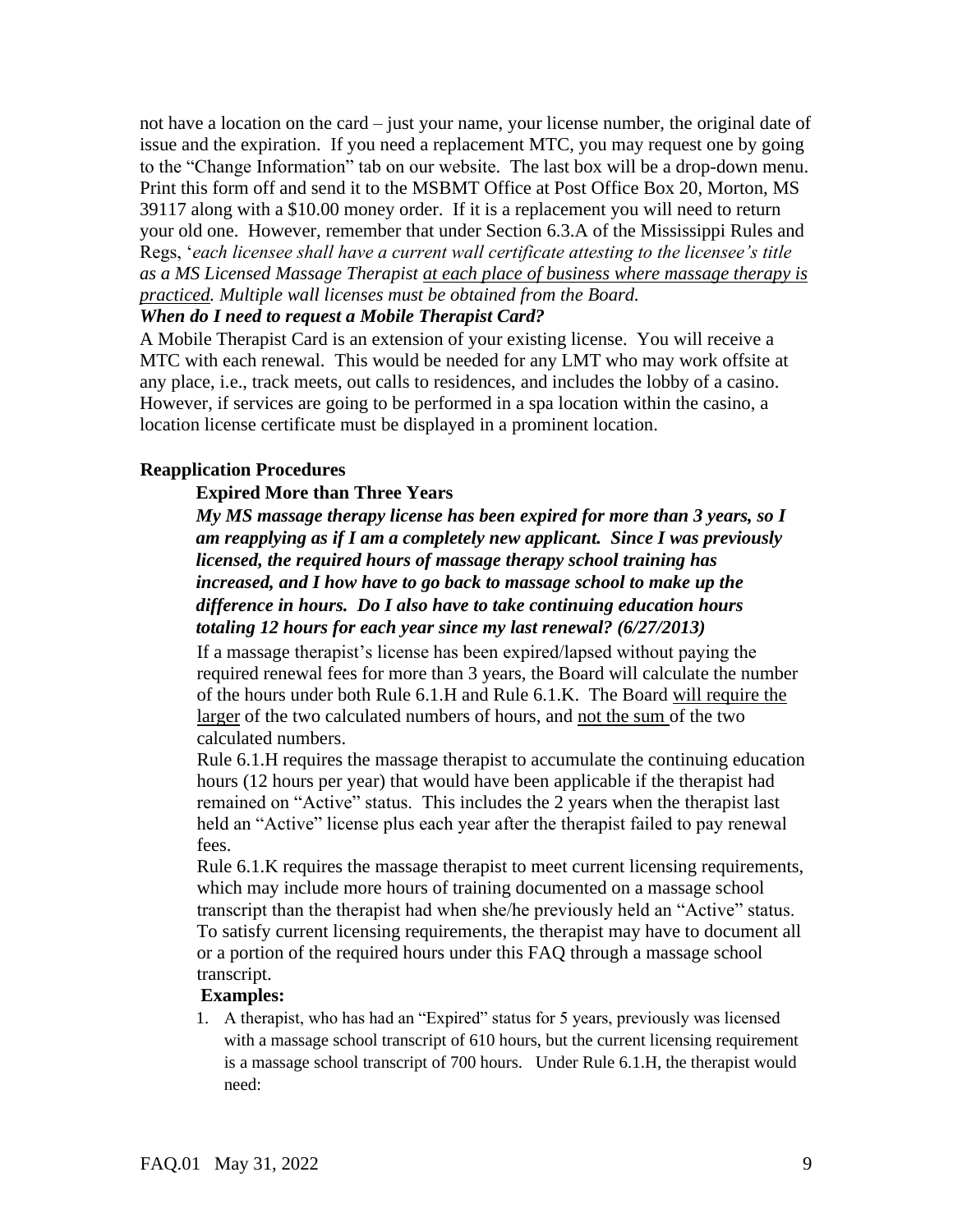(12 CE hours/year) X (2 years "Active" + 5 years "Expired") = 84 CE hours. Under Rule 6.1.K, the therapist would need  $700 - 610 = 90$  hours of additional training on a massage school transcript.

The Board will require the larger of the calculated amounts (the massage school training):

#### **90 hours massage school** > 84 CE hours

2. A therapist, who has had an "Expired" status for 4 years, previously was licensed with a massage school transcript of 650 hours, but the current licensing requirement is a massage school transcript of 700 hours. Under Rule 6.1.H, the therapist would need: (12 CE hours/year) X (2 years "Active" + 4 years "Expired") = 72 CE hours. Under Rule 6.1.K, the therapist would need:

 $700 - 650 = 50$  hours of additional training on a massage school transcript. The Board will require the larger of the calculated amounts – 72 hours; however, a minimum of 50 of those hours must be satisfied through obtaining additional massage school education to meet current licensing requirements for new applicants and be reflected on a school's transcript:

| 72 hours  | total                                   |
|-----------|-----------------------------------------|
| 22 hours  | continuing education courses            |
| education |                                         |
| 50 hours  | transcript of massage school additional |

You will also be required to meet all other requirements as a new applicant under the current law at the time of re-activation. However, you may request that the Board allow you to retain your existing (previous) LMT number.

#### **Specialty Licenses**

*Does the Mississippi State Board of Massage Therapy issued 'Specialty' Licenses?* No. When students graduate and become licensed as massage therapist, they are considered entry level MT's. In order to hold oneself as a 'specialist' in a particular modality, one must take additional coursework and be certified by the recognized association or board of that modality, ie; though Reflexology is taught in massage school one does not advertise themselves as a 'Reflexologist' or claim to specialize in Reflexology unless certified by the Reflexology Institute or similar organization. This board does not recognize 'specialties'. A licensed massage therapist is a licensed massage therapist. It is up to the licensed massage therapist to obtain adequate specialty training for your client's satisfaction. Refer to the Rues and Regulations, Section 7.5.A. which states 'perform only those services for which they are qualified and which represent their training and education.'

### **Good Moral Character Determination**

"Good Moral Character" is a pattern of behavior conforming to the profession's ethical standards and behavior that indicates honesty and truthfulness, integrity, respect among the community for lawful behavior, respect for the rights of others, and obedience to the lawful directives of public offices or officials or persons charged with the enforcement of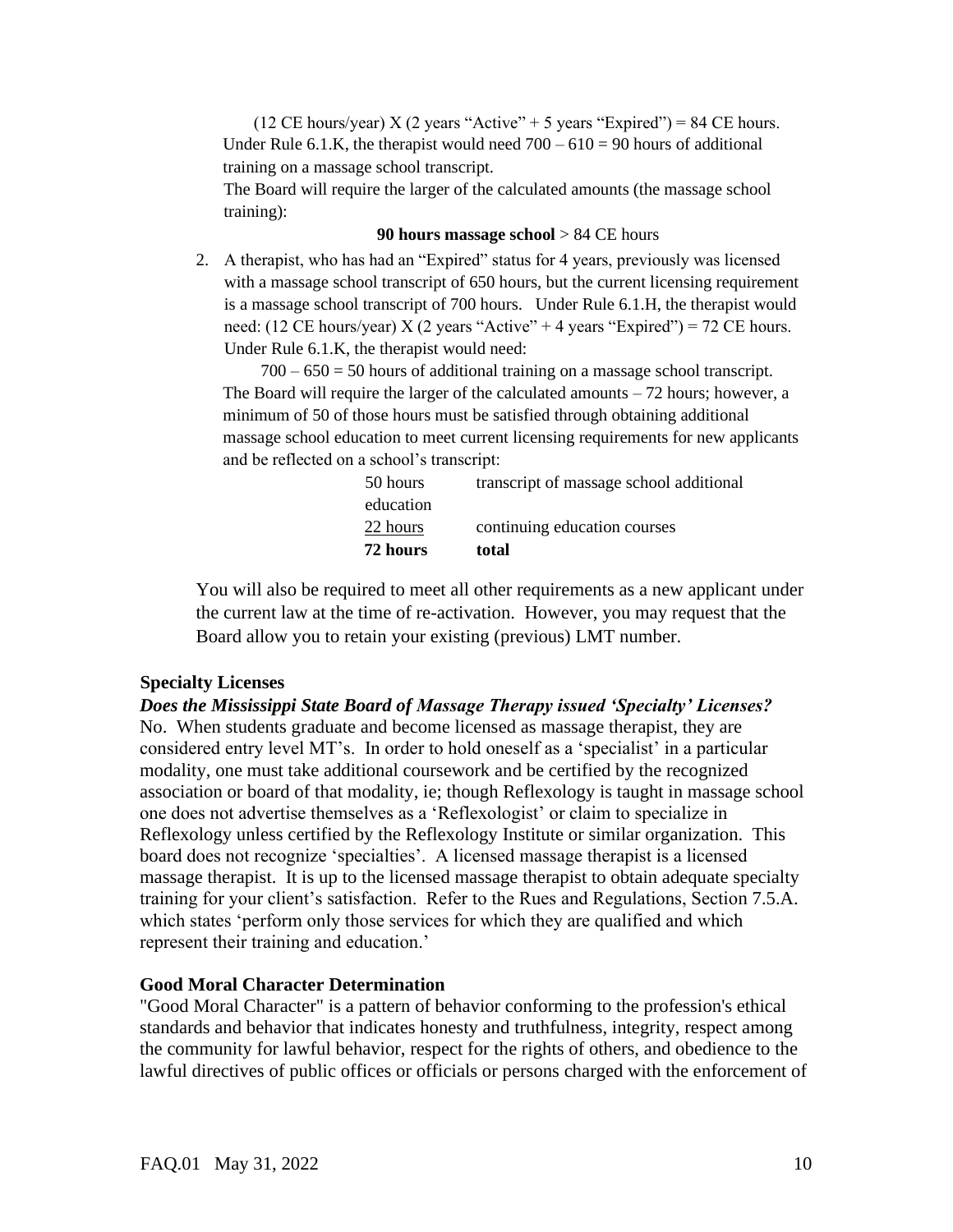the law and showing an absence of moral turpitude. Persons with a conviction (misdemeanor or felony) related to prostitution, public indecency or sexual imposition have demonstrated an absence of good moral character and will not be granted a license to practice massage therapy.

> a. A determination of good moral character shall be based on the absence of acts that reflect moral turpitude and that reflect all aspects of a person's character as exemplified by his or her behavior including, but not necessarily limited to, that the person:

- i.Is guilty of fraud, deceit or misrepresentation in procuring or attempting to procure any license provided for under this Board;
- ii.Attempted to use as his own the license of another;
- iii.Allowed the use of his license by another;
- iv.Is guilty of unprofessional or unethical conduct as defined by the code of ethics;
- v.Has been adjudicated as mentally incompetent by regularly constituted authorities;
- vi.Has received treatment for any emotional disturbances, mental disorder or insanity that would impair the person's ability to perform as a massage therapist;
- vii.Has been convicted, found guilty, or entered a plea of nolo contendere of a crime, or has charges or disciplinary action pending that directly relates to the practice of massage therapy or to the ability to practice massage therapy.
- viii.Is guilty of false, misleading or deceptive advertising, or is guilty of aiding or assisting in the advertising or practice of any unlicensed or unpermitted person in the practice of massage therapy;
	- ix.Is or has been a defendant in civil litigation in which the basis of the complaint was for negligence, malpractice, or lack of professional competence in the practice of massage therapy;
	- x.Has been disciplined by a regulatory authority in any jurisdiction related to the practice of massage or of any other credentialed profession (such disciplinary outcome includes, but is not limited to, license restrictions or conditions, probation, fine, or reprimand);
	- xi.Has had rights, credentials or one or more license(s) to practice massage therapy or any other credentialed profession revoked, suspended, denied, or required to be surrendered in any jurisdiction, territory or possession of the United States or another country. A certified copy of the record of the jurisdiction making such a revocation, suspension or denial shall be conclusive evidence thereof;
- xii.Has voluntarily surrendered a license or credential to practice massage therapy or any other credentialed profession in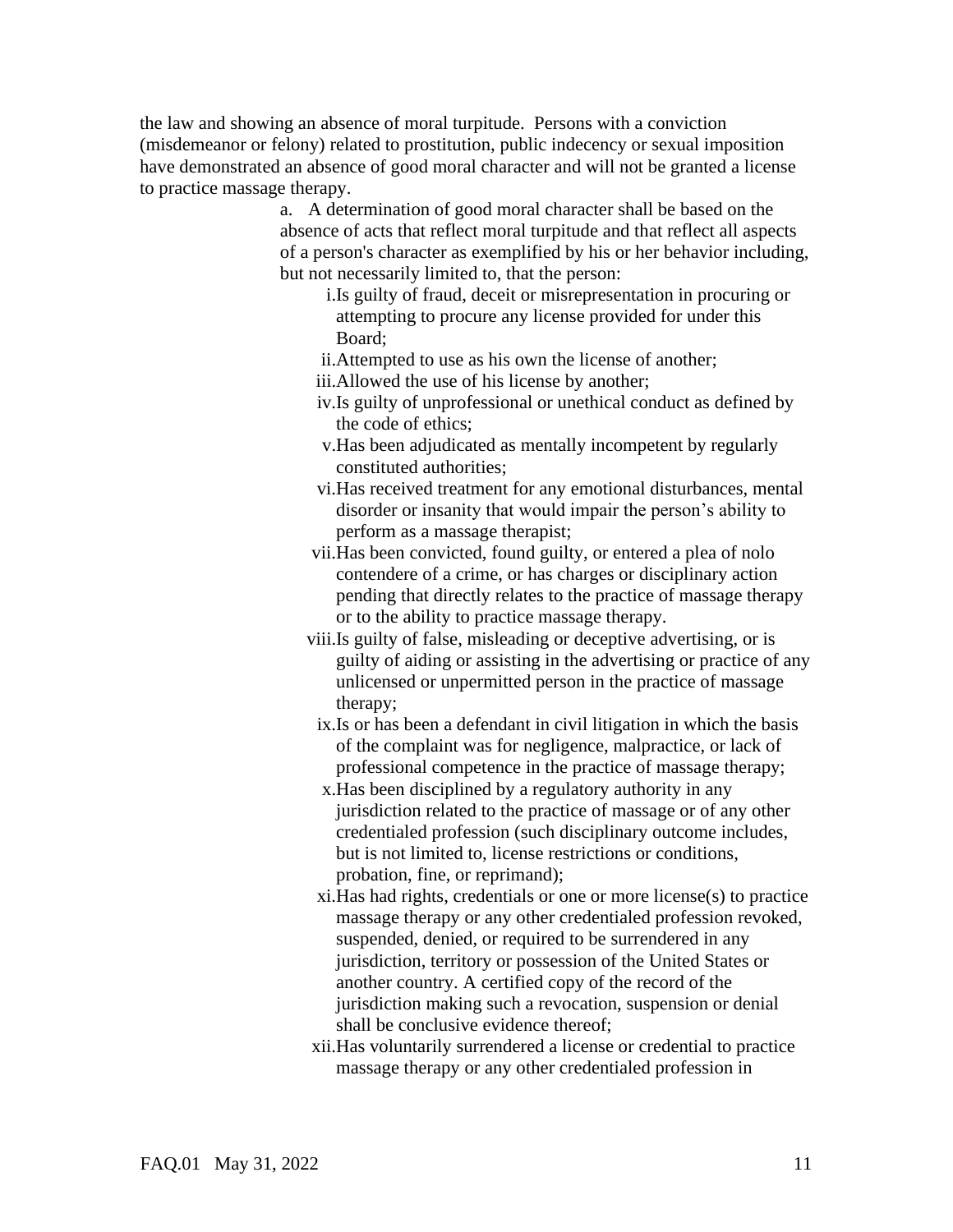connection with or to avoid a disciplinary action by a regulatory authority in any jurisdiction;

xiii.Has been convicted, found guilty, or entered a plea of nolo contendere of any felony, other than a violation of federal or state tax laws.

b. In determining a person's good moral character when there is evidence of the conduct described above, the Board will also consider the following factors:

- i.The nature of the criminal offense(s) or conduct which gave rise to the disciplinary, civil, or administrative action.
- ii.The age of the applicant at the time of the criminal conviction(s) or conduct which gave rise to the disciplinary, civil or administrative action.
- iii.The number of criminal convictions or number of disciplinary, civil or administrative actions taken against the applicant.
- iv.The nature and severity of the sentence or sanction imposed for each criminal conviction or disciplinary, civil or administrative action.
- v.Whether the probation period given in a conviction has been completed and fully satisfied to include fines, court costs, and other conditions of probation.
- vi.Whether restitution ordered by a court in a criminal conviction or civil judgment has been fully satisfied.
- vii.Whether the record of conviction was overturned on appeal, the record was expunged, or significant evidence of rehabilitation is provided.
- viii.The remoteness from the date of the criminal offense(s) or conduct.

#### **MS State Law Examination Exemption**

Effective January 1, 2011 all persons submitting an application for licensure with the Board must also pass the Mississippi State Law Examination (MSLE) that is given by the Mississippi State Board or its representative. Any student graduating from a Board approved massage therapy school may request a waiver of this requirement if the graduate will not be practicing in Mississippi. The content includes the Mississippi Professional Massage Therapy Act § 73-67 and its relevant MSBMT Rules and Regulations. The Board may schedule a session of the MSLE in coordination with a school. A minimum score of 70% is required prior to licensure.

#### **CPR/First Aid**

Online CPR and First Aid certifications are approved for previously licensed applicants.

#### **Medical Billing**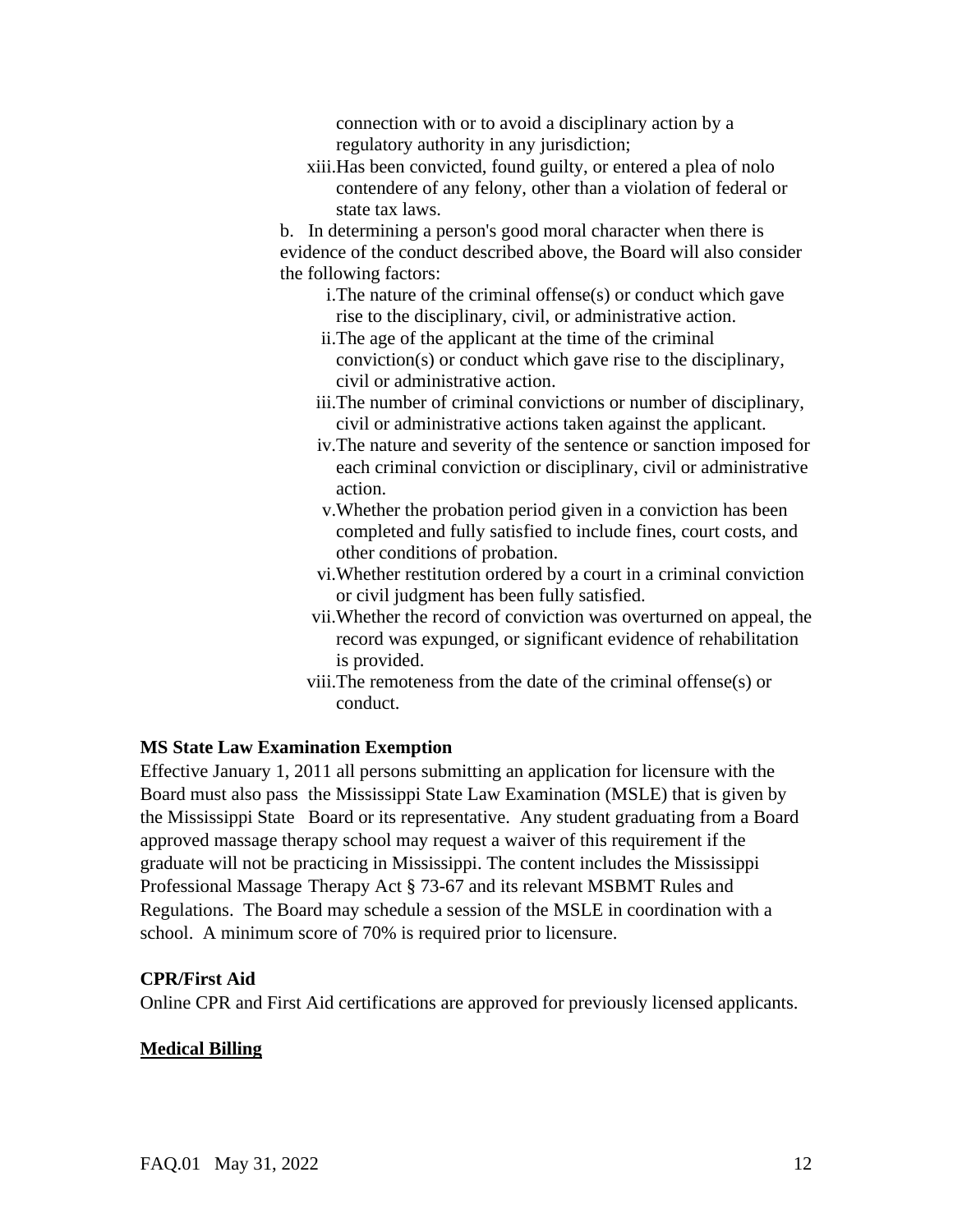# **(MSBMT does not have jurisdiction over insurance matters - this is provided for informational purposes only)**

# *How do I apply for a National Provider Identifier for use when billing and communicating with an insurance company?*

You will need a National Provider Identifier (NPI) if you are covered entity under HIPAA (transmit health care records electronically). Electronically transmitting health care billing or payment information or encounter information (SOAP charts) would mean that HIPAA applies to you, with all of the other requirements associated with that law. Health care providers, who are not covered entities because they do not transmit information electronically using the standards adopted under HIPAA, are not required to obtain an *NPI*, but are not prohibited from doing so, and in some cases are encouraged to do so, as that number may be required for billing purposes by another provider to whom a referral has been made. If a non-covered health care provider obtains an *NPI*, it does not make him or her a covered entity.

The NPI is all numeric and is 10 positions in length: the first 9 positions are the identifier and the last position is a check digit. The check digit helps detect invalid NPIs. There is no embedded intelligence in the *NPI* with respect to the health care provider that it identifies.

Health care providers can apply for NPIs in one of three ways:

- For the most efficient application processing and the fastest receipt of NPIs, use the web-based application process. Simply log onto the National Plan and Provider Enumeration System (NPPES) and apply on line (see Related links inside CMS)
- Health care providers can agree to have an Electronic File Interchange (EFI) organization (EFIO) submit application data on their behalf (i.e., through a bulk enumeration process) if an EFIO requests their permission to do so  $\Box$  Health care providers may wish to obtain a copy of the paper NPI Application/Update Form (CMS-10114) and mail the completed, signed application to the NPI Enumerator located in Fargo, ND, whereby staff at the NPI Enumerator will enter the application data into NPPES. This form is now available for download from the CMS website or by request from the NPI Enumerator. Health care providers who wish to obtain a copy of this form from the NPI Enumerator may do so in any of these ways: o Phone: 1-800-465-3203 or TTY 1-800-692-2326 o E-mail: customerservice@npienumerator.com o Mail:

NPI Enumerator P.O. Box 6059 Fargo, ND 58108-6059

You might try this link <http://nppes.cms.hhs.gov/NPPES/Welcome.do> [t](http://nppes.cms.hhs.gov/NPPES/Welcome.do)o obtain an NPI.

### **Modality Practice**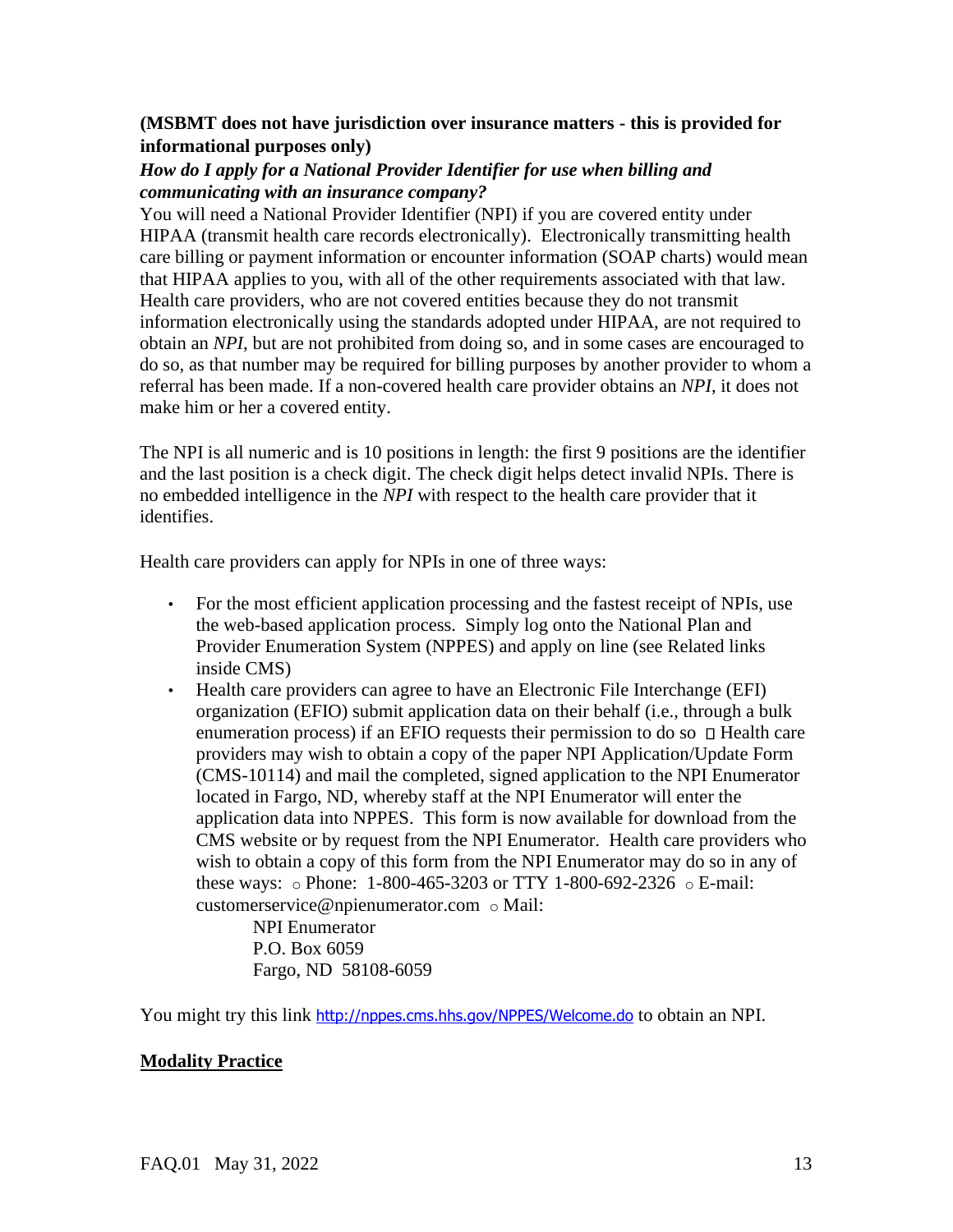### **Breast Massage**

### *Is breast massage legal in Mississippi?*

Breast massage is not illegal in Mississippi, however due to the sensitivity of the procedure, it carries rules and responsibilities. See Rules and Regulations, Section 705.A. which states 'perform only those services for which they are qualified and which represent their training and education.' Also refer to MSBMT Code of Ethics which state that a LMT must 'represent their qualifications honestly, including education and professional affiliations, and provide only those services, which they are qualified to perform'; 'provide draping and treatment in a way that ensures the safety, comfort and privacy of the client. Provide and use draping to cover all genitalia and female breast unless prior written consent is given for breast massage' and 'Respect the client's right to refuse, modify, or terminate therapy regardless of prior consent given'.

### **Craniosacral Therapy**

### *Are Mississippi LMT's able to practice Craniosacral therapy?*

Yes, craniosacral therapy is a Mississippi approved modality. Item # 1 of the Mississippi State Board of Massage Therapy Code of Ethics requires that an LMT *"represent their qualifications honestly, including education and professional affiliations, and provide only those services, which they are qualified to perform'.* 

### **Equine Therapy**

### *Does a license for massage therapy include equine therapy?*

The Massage Therapy Scope of Practice does not define who or what we work on. However it does address that the LMT only perform in areas which they are adequately trained. Refer to the Rules and Regulations, Section 7.5.A. which states 'perform only those services for which they are qualified and which represent their training and education.'

# **Facials, Body Wraps and Body Scrubs**

### *Can licensed massage therapists do facials, body wraps and body scrubs?*

Licensed massage therapists are trained to do massage and the face and body are part of that training. Licensed massage therapists can do and advertise "facial massage", "body wraps" and "body scrubs". Massage therapists are allowed per  $\S$  73-67-7 to perform allied modalities, and apply heat, cold, water, and topical preparations not classified as prescription drugs. Licensed massage therapists do not use extractions or anything that may pierce the skin.

Are LMT's allowed to, by all laws in the state of Mississippi participate in giving any and all facials? No.

As the laws state that LMT's are allowed to practice any modality that they hold a licensure in and that does include facial massages as long as it does not include the use of prescribed medicated creams or facial extractions. However, is it allowed if a facial steamer, facial peels, or medical grade products are utilized during those facial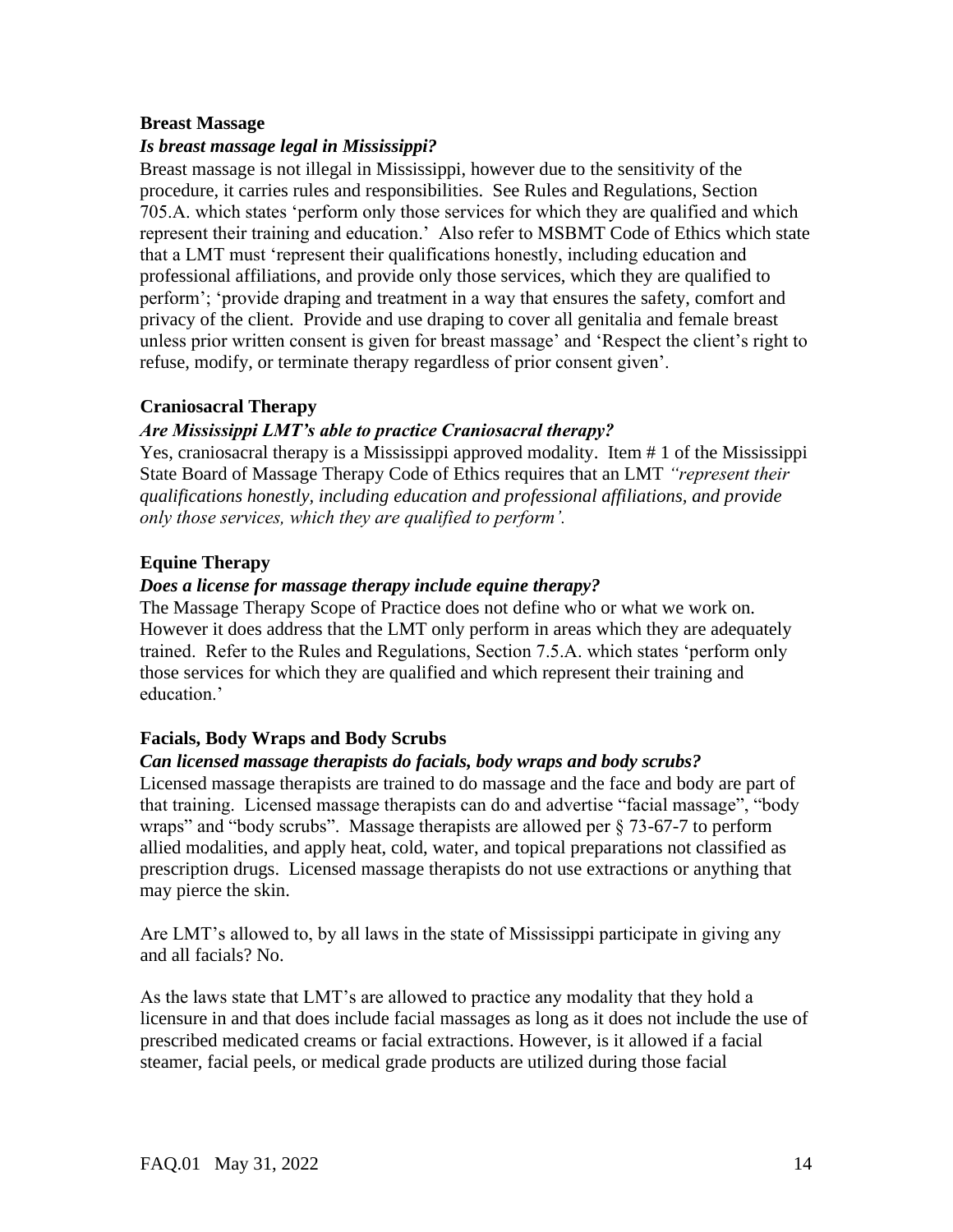services? A facial steamer is allowed and falls under hydrotherapy; however, no peels or medically grade products can be utilized during a facial massage.

Are LMT's fully trained to work with identifying skin disorders and to recommend products based on consultation and visual findings? No. Although, massage therapists have training in recognizing skin disorders, they are not allowed to identify skin disorders through diagnoses and treatment.

To what extent would it exceed the licensure of the LMT and what they can practice? A massage therapist may apply massage techniques with the intent of positively affecting the health and well-being of the client and may **adjunctively** apply allied modalities, heat, cold, water, and topical preparations not classified as prescription drugs. In essence, this means that a massage therapist can perform facial massage; however, cannot service clients who are seeking facials only. **Adjunctively** is the defining application.

It is important that clients receiving a facial (i.e.…. deep cleansing, exfoliating, hyaluronic, or acne), receive the consultation and recommendation for the services rendered with complete confidence that the technician can provide the service. For clients seeking only a facial service such as deep cleansing exfoliating, hyaluronic, or acne, they should be referred to an aesthetician because this is the primary purpose of their visit and they are not requesting **adjunctive** applied allied modalities of massage.

### **Fire Cupping**

# *What's the MSBMT policy regarding Fire Cupping?*

The definition of "Massage Therapy" includes the use of applied allied modalities, heat, cold, water and topical preparations not classified as prescription drugs used adjunctively with movement of soft tissues and applying manual touch and pressure to the body. The Code of Ethics require that a licensed massage therapy professional "represent your qualifications honestly, including education and professional affiliations" and "provide only those services which you are qualified to perform" and "accurately inform clients, other health care practitioners and the public of the scope and limitations of your discipline". Fire cupping may be performed if the LMT meets the Rules and Code as specified above. 5/24/2016

# **Hand Held Devices**

# *Can I use hand held tools such as electrical hand massagers?*

The Act [§73-67-7 (g)] and the Mississippi State Board of Massage Therapy Rules and Regulations [Rule 1.4.K] will allow the *use of hand held tools such as electrical hand massagers used adjunctively to the application of hand massage….* The MSBMT Rules and Regulations [Rule 7.5.A.12] require that a massage therapists *prior to the use of electrical hand held massagers, must obtain Board approved education regarding use and contraindication for use of such instruments.*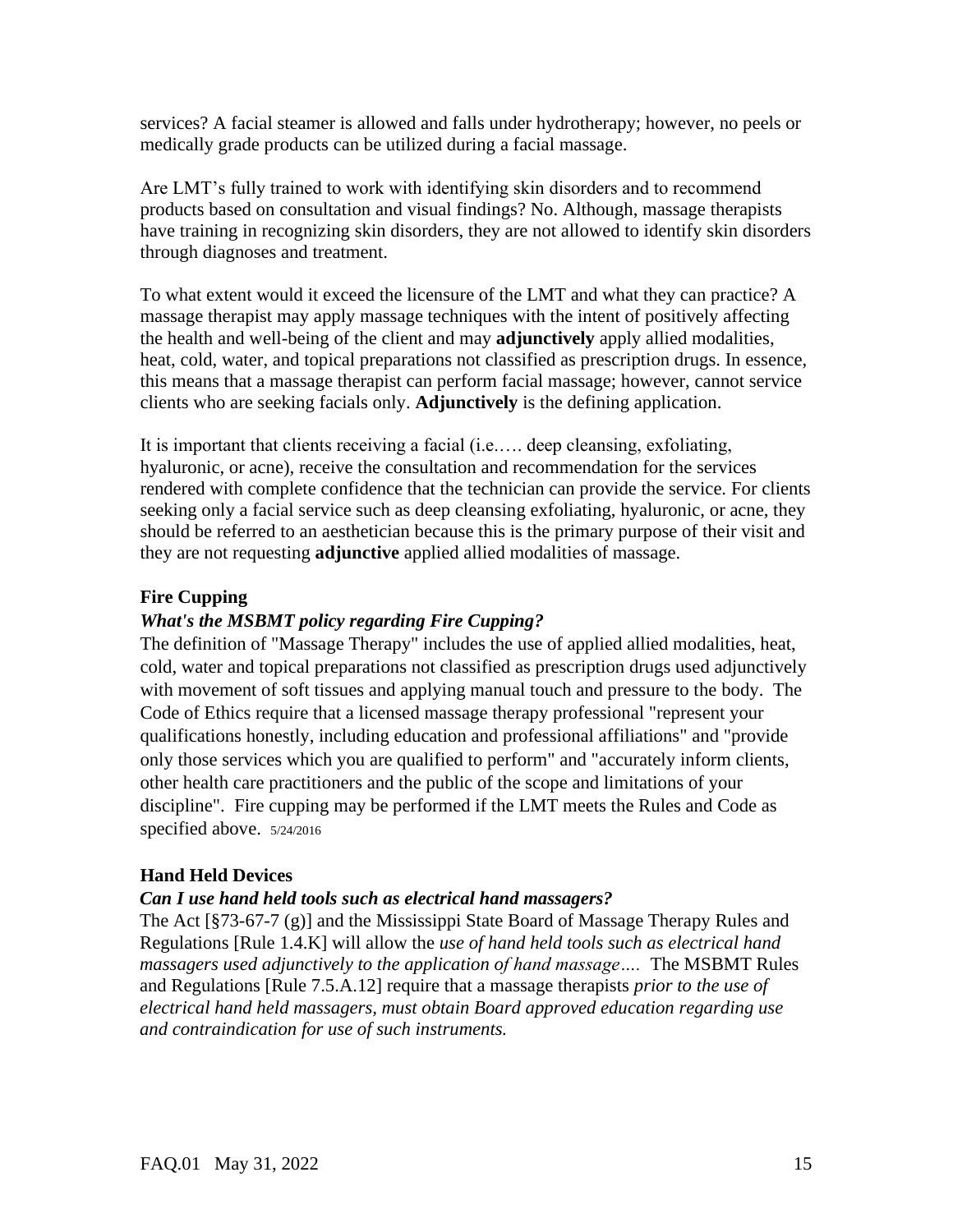The massage therapist should document the education, send it to the Board, and request a **device specific approval** of the education prior to using this device, including, but not limited to, the following:

- 1. the manufacturer and model of the electrical hand held massager;
- 2. how the education was obtained (e.g., either self-study, or via classroom / distance learning, including the name and qualifications of the person providing the instruction);
- 3. the specific learning objectives covered in the education (e.g., modes of operation of the device, appropriate uses for the electrical hand massager on a client's tissue, contraindications for use of the electrical hand massager on a client, sanitation for the electrical hand massager, etc.);
- 4. the resources that were used in the education training (e.g., user manual from the manufacturer, written training materials, one-on-one instruction from a knowledgeable user, etc.);
- 5. the means (e.g., oral or written exam, practical demonstration, etc.) used to assess the massage therapist's comprehensive understanding of the education material; and
- 6. the approximate duration of the education training.

NOTE: If a different device is added or replaced, all of the above requirements must be submitted to MSBMT for approval.

The above referenced training does not qualify for continuing education credit with the Board unless the Board has previously approved a provider / program for specific training.

# **Kenesio Taping**

# *Is kinesio taping method a modality of practice?*

Kenesio taping is a method and not considered a modality and is an adjunct therapy similar to stretching.

# **Microdermal Abrasion / Extractions**

# *Can a Mississippi licensed massage therapist perform micro dermal abrasion / extractions during a facial massage if trained?*

No. You may only perform these services if licensed as an esthetician.

# **Pet Therapy**

# *Does a license for massage therapy include pet therapy?*

The Massage Therapy Scope of Practice does not define who or what we work on. However it does address that the LMT only perform in areas which they are adequately trained. Refer to the Rules and Regulations, Section 7.5.A. which states 'perform only those services for which they are qualified and which represent their training and education.'

# **Reflexology**

# *Do I have to be licensed with the Board of Massage Therapy to practice Reflexology?*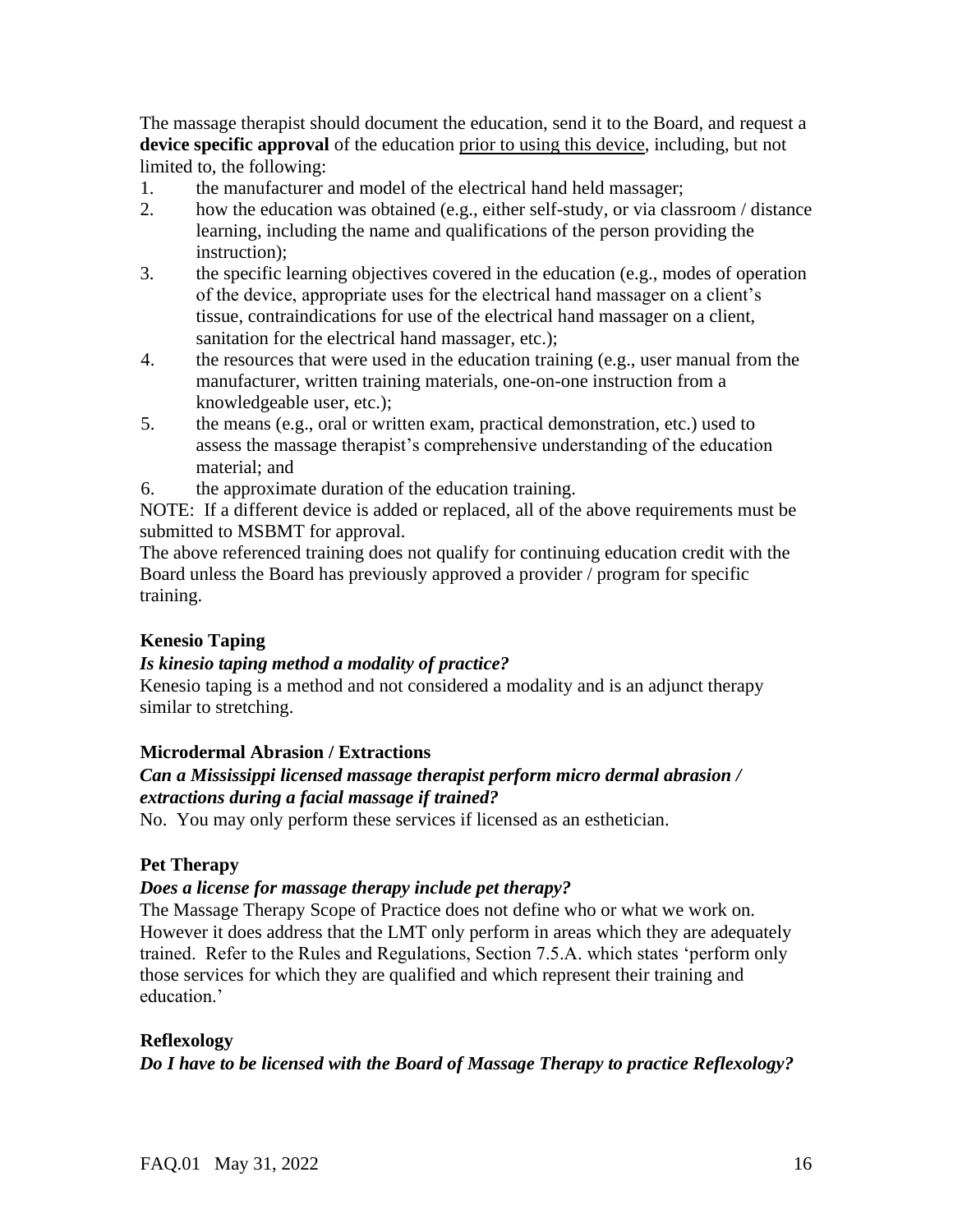Reflexology is part of the basic required massage therapy curriculum. You must be licensed by the MSBMT to practice any modality that moves soft tissue, reflexology included.

# **Reiki**

### *Can I practice Reiki in Mississippi without a Massage Therapy license?*

YES. ONLY if you practice the modality of Reiki independent of any other modality as no touch or manipulation of the client's soft tissue is involved.

NO. If you are practicing Reiki with any other form / modality of massage or bodywork, then a Mississippi massage therapy license is required because the other modalities which involve touch or manipulation of the client's soft tissue is being performed. 10.3.2013

# **Rolfing**

*Are Mississippi LMT's able to practice Rolfing or Structural Integration therapy?* **Rolfing** is an alternative medical treatment marketed by the Rolf Institute of Structural Integration (RISI). The Institute states that **Rolfing** is a "holistic system of **soft tissue manipulation** and movement education that organize(s) the whole body in gravity". **Rolfing** is essentially identical to Structural Integration.

The Mississippi Professional Massage Therapy Act, Rule 1.4.K states:

K. "Massage" means touch, stroking, kneading, stretching, friction, percussion and vibration, and includes holding, positioning, **causing movement of the soft tissues**  and applying manual touch and pressure to the body (excluding an osseous tissue manipulation or adjustment). "Therapy" means action aimed at achieving or increasing health and wellness. "Massage therapy" means the profession in which the practitioner applies massage techniques with the intent of positively affecting the health and well-being of the client, and may adjunctively (i) apply allied modalities, heat, cold, water and topical preparations not classified as prescription drugs, (ii) use hand held tools such as electrical hand massagers used adjunctively to the application of hand massage or devices designed as t-bars or knobbies, and (iii) instruct self care and stress management. "Manual" means by use of hand or body.

Therefore, anyone practicing "rolfing", unless they fall under the exemptions stated in Rule 7.2, MUST HAVE A MISSISSIPPI MASSAGE THERAPY LICENSE. 3/18/2015

# **Shiatsu vs Acupressure - for School Instructor Inquiry**

The Board has determined that acupressure is a family of different modalities, based on Eastern methods of massage that focus on specific points along meridians of the body and energy. Tui Na is a form of acupressure derived from Chinese traditions. If Shiatsu and Acupressure are being taught as the same material, there is no need for both courses. If they are being used in a curriculum to provide different forms of Eastern modality in each course, even though there may be significant overlap between the two. 3/4/2016

# **Muscle Activation Technique (MAT)**

MAT - Muscle Activation Technique. Although a component of MAT is exercise by the client 2 or 3 times a day for a number of weeks; spending time with the practitioner is a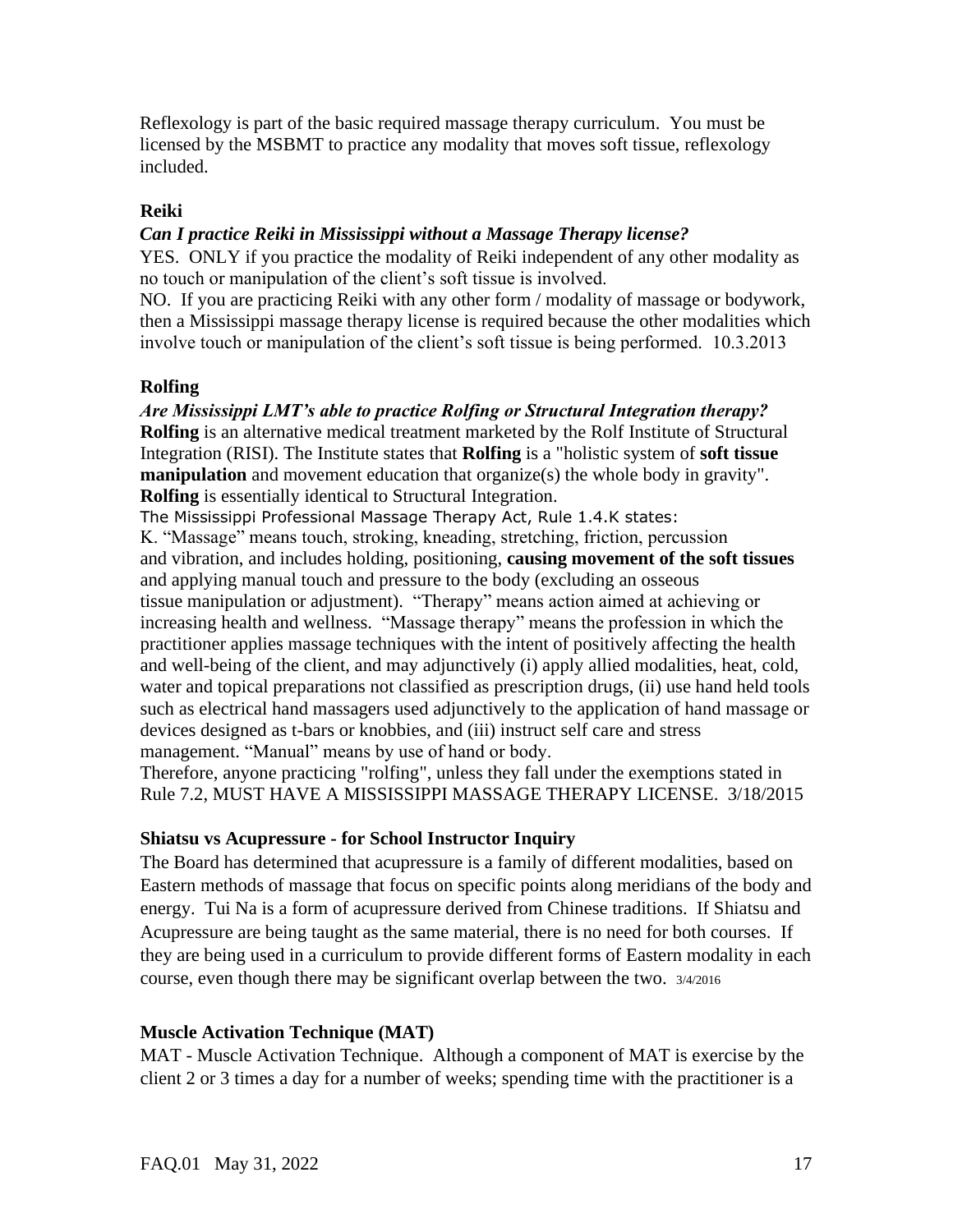big part of MAT which involves palpation of muscles, a form of muscle testing using isometric contractions, and cross-fiber friction of the muscle attachments, and a technique like digital pressure, but regardless, a hands-on technique at the origins and insertions of the muscle exist. As such, the **soft-tissue work the MAT practitioner does would qualify under the MS definition of massage** in **§ 73-67-7.(g)**, (to the degree that the practitioner is not otherwise credentialed with a scope that is exempt from licensure under **§ 73-67-5 ):**

"Massage" means touch, stroking, kneading, stretching, friction, percussion and vibration, and includes holding, positioning, causing movement of the soft tissues and applying manual touch and pressure to the body (excluding an osseous tissue manipulation or adjustment). "Therapy" means action aimed at achieving or increasing health and wellness. "Massage therapy" means the profession in which the practitioner applies massage techniques with the intent of positively affecting the health and well-being of the client, and may adjunctively ... (iii) instruct selfcare and stress management. "Manual" means by use of hand or body."

Although MAT is often marketed to those with "a background and degree in the exercise, sport science, biology, and anatomy fields and those with professional and academic experience in various fields within the exercise continuum."; athletic trainers and occupational therapists (licensed under the MS Dept of Health), physical therapists (licensed under the MS State Board of Physical Therapy), and medical doctors (licensed under the MS Board of Medical Licensure) would be the appropriate allied health professionals who are exempt.

**MSBMT has indicated that MAT requires a massage license. 9/28/2017**

#### **Gua Sha Massage**

Gua sha is a healing technique of traditional East Asian medicine. Sometimes called 'coining, spooning or scraping', Gua sha is defined as instrument-assisted unidirectional press-stroking of a lubricated area of the body surface to intentionally create transitory therapeutic petechiae called 'sha' representing extravasation of blood in the subcutis. Raising sha removes blood stagnation considered pathogenic in traditional East Asian medicine.

**MSBMT has indicated that Gua Sha massage is within the scope of practice of a licensed massage therapist if the Code of Ethics, Item 1 is met -** *represent their qualifications honestly, including education and professional affiliations, and provide ONLY those services, which they are qualified to perform.* **9/28/2017**

#### **Can LMT's use CBD oil infused products on massage clients in Mississippi?**

CBD hemp oil is made from high-CBD, low-THC hemp, unlike medical marijuana products, which are usually made from plants with high concentrations of psychoactive tetrahydrocannabinol (THC). Because hemp contains only trace amounts of THC, these hemp oil products are non-psychoactive. Cannabidiol (CBD) is just one of over 85 cannabinoids presently identified in the cannabis plant and is the second most abundant cannabinoid in marijuana after THC. In hemp, however, THC is only present in trace amounts, while CBD dominates the plant's makeup. CBD interacts with our naturally